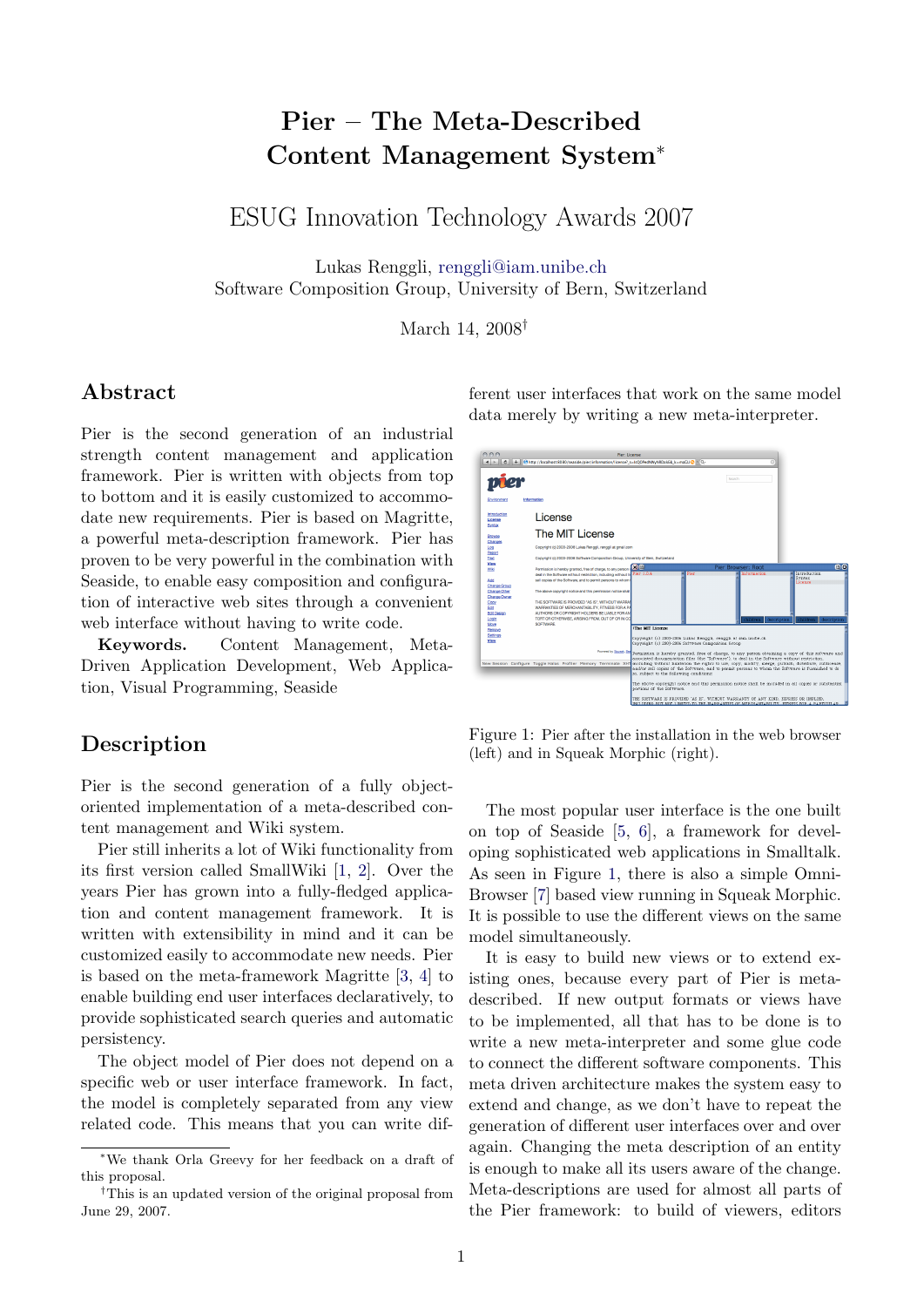and reports, to validate data, to process queries, to implement object persistency, and to initialize objects.



Figure 2: The web site of [Seaside.](http://www.seaside.st) It is built on top of Pier and features interactive Seaside example applications. The news feed is automatically built from community blogs.

The following section summarizes the most important features of the Pier content management system:

## Object-Oriented Design

Pier features a fully object oriented and metadescribed domain model. As an example, the content of the pages is parsed and stored as a tree of different entities representing text, links, tables, lists, etc. All these entities are meta-described, allowing for example the search engine to display all pages containing a table.

#### Meta Driven

Pier is built on top of Magritte, a key component to avoid the duplication of code and to enable adaptability, extensibility and (end user) customization of the model.

#### Model-View Separation

The model of Pier is cleanly separated from its views. All functionality can be easily reused in different contexts, by writing a meta interpreter building a new user interface as specified through the meta-descriptions.

## Extensibility

Pier is easy to extend: page types, storage mechanism, actions, security mechanism, web server, etc. There is big collection of ready made plug-ins available that can be loaded independently of each other into the system.

#### Test Suites

Magritte and Pier are both heavily tested. There are more than 1'800 unit tests covering Magritte, and more than 1'300 covering Pier. This makes it easy to change and verify the code and comes in extremely useful when porting to other Smalltalk dialects or when writing extensions.

#### Open Source

Magritte and Pier are both released under the MIT license which grants unrestricted rights to copy, modify, and redistribute as long as the original copyright and license terms are retained.

#### Development

Pier is developed in Squeak. It is known to run on Squeak 3.7, 3.8, 3.9 and 3.10. As only prerequisite it depends on the Magritte meta-framework. The web interface requires the latest version of Seaside.

#### Portability

Pier has been programmed with portability in mind. There are regular ports to Cincom Smalltalk and GemStone Smalltalk available.

#### Installation

Pier can be installed with a single click from SqueakMap or from Package Universes. The installer pulls in all the prerequisites and asks a few questions such as on what port the web server should be started. Within a few minutes users get a working system and are ready to build their web site and fill it with contents.

#### Plugins

The architecture of Pier is designed for extensibility, therefore a lot of plugins for different purposes exist enhancing the existing functionality or adding new features to the system. Most plugins can be loaded independently of each other<sup>[1](#page-1-0)</sup>, so everybody

<span id="page-1-0"></span><sup>&</sup>lt;sup>1</sup>The official repository provides a vast collection of ready made Pier plugins: [http://source.lukas-renggli.](http://source.lukas-renggli.ch/pieraddons) [ch/pieraddons](http://source.lukas-renggli.ch/pieraddons).